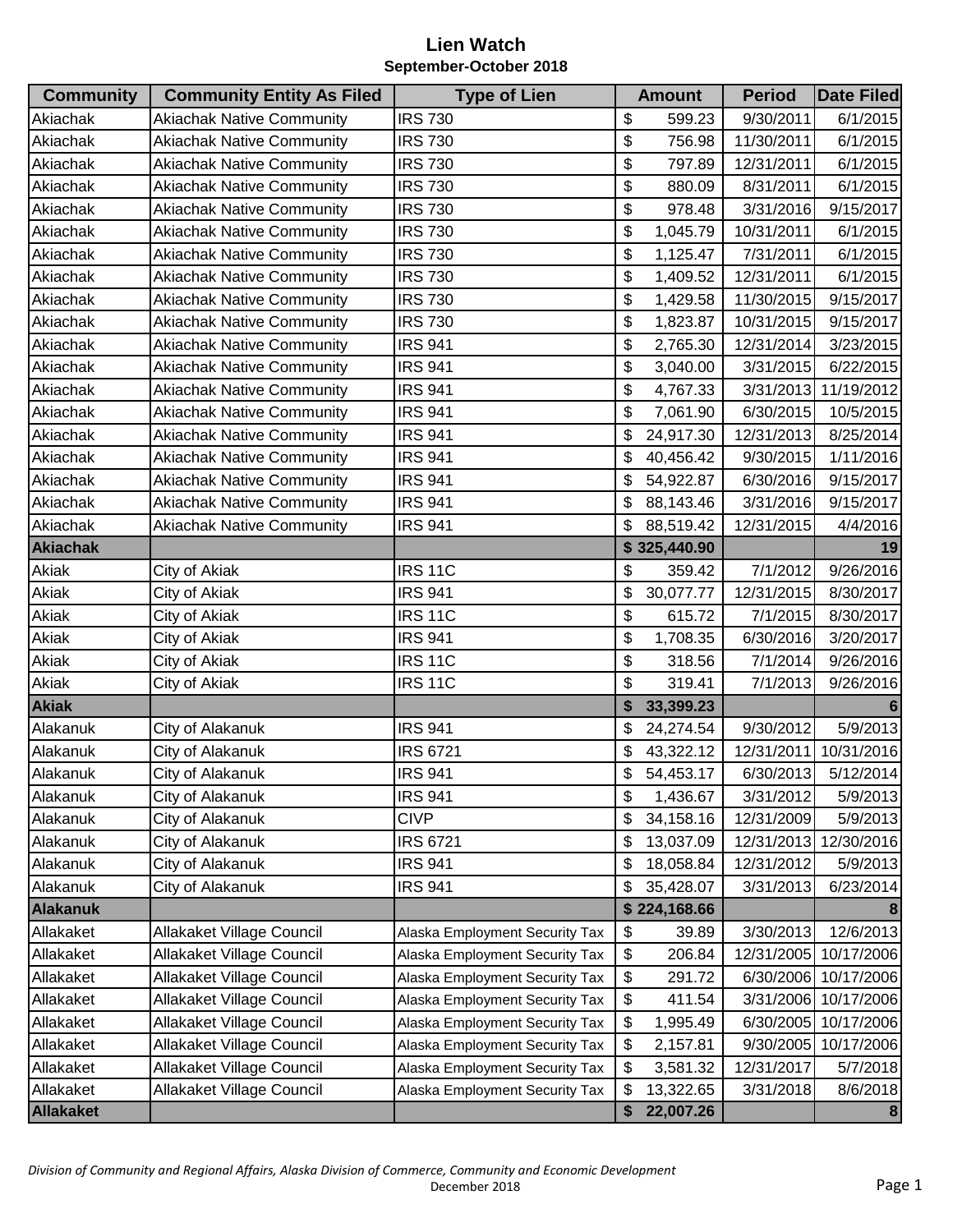| <b>Community</b>      | <b>Community Entity As Filed</b>      | <b>Type of Lien</b>            | <b>Amount</b>   | <b>Period</b> | <b>Date Filed</b> |
|-----------------------|---------------------------------------|--------------------------------|-----------------|---------------|-------------------|
| Atmautluak            | <b>Atmauluak Traditional Council</b>  | <b>IRS 730</b>                 | \$<br>50.58     | 4/30/2016     | 3/1/2017          |
| Atmautluak            | <b>Atmauluak Traditional Council</b>  | <b>IRS 730</b>                 | \$<br>53.71     | 2/29/2016     | 3/1/2017          |
| Atmautluak            | <b>Atmauluak Traditional Council</b>  | <b>IRS 730</b>                 | \$<br>74.61     | 12/31/2015    | 3/1/2017          |
| Atmautluak            | <b>Atmauluak Traditional Council</b>  | <b>IRS 730</b>                 | \$<br>82.65     | 3/31/2016     | 3/1/2017          |
| Atmautluak            | <b>Atmauluak Traditional Council</b>  | <b>IRS 730</b>                 | \$<br>83.18     | 3/31/2014     | 3/1/2017          |
| Atmautluak            | <b>Atmauluak Traditional Council</b>  | <b>IRS 730</b>                 | \$<br>85.01     | 11/30/2015    | 3/1/2017          |
| Atmautluak            | <b>Atmauluak Traditional Council</b>  | <b>IRS 730</b>                 | \$<br>95.55     | 4/30/2014     | 3/1/2017          |
| Atmautluak            | <b>Atmauluak Traditional Council</b>  | <b>IRS 730</b>                 | \$<br>479.40    | 10/31/2013    | 3/1/2017          |
| Atmautluak            | Village of Atmautluak                 | <b>IRS 6721</b>                | \$<br>1,784.98  | 12/31/2010    | 9/26/2016         |
| Atmautluak            | <b>Atmauluak Traditional Council</b>  | <b>IRS 941</b>                 | \$<br>3,701.35  | 9/30/2013     | 9/26/2016         |
| Atmautluak            | <b>Atmauluak Traditional Council</b>  | <b>IRS 941</b>                 | \$<br>3,734.30  | 9/30/2016     | 3/1/2017          |
| Atmautluak            | <b>Atmauluak Traditional Council</b>  | <b>IRS 941</b>                 | \$<br>6,260.04  | 6/30/2012     | 9/26/2016         |
| Atmautluak            | <b>Atmauluak Traditional Council</b>  | <b>IRS 941</b>                 | \$<br>7,098.89  | 9/30/2014     | 9/26/2016         |
| Atmautluak            | <b>Atmauluak Traditional Council</b>  | <b>IRS 941</b>                 | \$<br>8,400.87  | 12/31/2012    | 9/26/2016         |
| Atmautluak            | <b>Atmauluak Traditional Council</b>  | <b>IRS 941</b>                 | \$<br>9,907.32  | 12/31/2014    | 9/26/2016         |
| Atmautluak            | <b>Atmauluak Traditional Council</b>  | <b>IRS 941</b>                 | \$<br>12,883.16 | 9/30/2012     | 9/26/2016         |
| Atmautluak            | <b>Atmauluak Traditional Council</b>  | <b>IRS 941</b>                 | \$<br>18,827.76 | 3/31/2016     | 9/26/2016         |
| Atmautluak            | <b>Atmauluak Traditional Council</b>  | <b>IRS 941</b>                 | \$<br>21,949.75 | 12/31/2015    | 9/26/2016         |
| Atmautluak            | <b>Atmauluak Traditional Council</b>  | <b>IRS 941</b>                 | \$<br>27,762.59 | 6/30/2016     | 12/1/2016         |
| Atmautluak            | <b>Atmauluak Traditional Council</b>  | <b>IRS 941</b>                 | \$<br>29,319.54 | 6/30/2015     | 9/26/2016         |
| Atmautluak            | <b>Atmauluak Traditional Council</b>  | <b>IRS 941</b>                 | \$<br>42,382.58 | 12/31/2013    | 9/26/2016         |
| Atmautluak            | <b>Atmauluak Traditional Council</b>  | <b>IRS 941</b>                 | \$<br>44,537.90 | 3/31/2013     | 9/26/2016         |
| Atmautluak            | <b>Atmauluak Traditional Council</b>  | <b>IRS 941</b>                 | \$<br>58,837.49 | 3/31/2015     | 9/26/2016         |
| <b>Atmautluak</b>     |                                       |                                | \$298,393.21    |               | 23                |
| <b>Brevig Mission</b> | City of Brevig Mission                | Alaska Employment Security Tax | \$<br>2,717.57  | 2/27/2013     | 3/1/2013          |
| <b>Brevig Mission</b> |                                       |                                | \$<br>2,717.57  |               |                   |
| Chefornak             | <b>Chefornak Traditional Council</b>  | Alaska Employment Security Tax | \$<br>1,046.64  | 6/30/2001     | 11/23/2001        |
| Chefornak             | <b>Chefornak Traditional Council</b>  | Alaska Employment Security Tax | \$<br>4,786.15  | 9/30/2002     | 2/15/2003         |
| <b>Chefornak</b>      |                                       |                                | \$<br>5,832.79  |               |                   |
| Dillingham            | City of Dillingham                    | <b>Final Judgment</b>          | \$<br>70,000.00 | 10/27/2009    | 11/3/2009         |
| <b>Dillingham</b>     |                                       |                                | \$<br>70,000.00 |               |                   |
| Emmonak               | <b>Emmonak Expense Committee</b>      | Alaska Employment Security Tax | \$<br>352.86    | 12/31/2004    | 2/28/2006         |
| Emmonak               | <b>Emmonak Expense Committee</b>      | Alaska Employment Security Tax | \$<br>884.74    | 3/31/2005     | 2/28/2006         |
| Emmonak               | <b>Emmonak Expense Committee</b>      | Alaska Employment Security Tax | \$<br>948.87    | 6/30/2005     | 2/28/2006         |
| Emmonak               | <b>Emmonak Expense Committee</b>      | Alaska Employment Security Tax | \$<br>1,016.98  | 9/30/2005     | 2/28/2006         |
| Emmonak               | <b>Emmonak Expense Committee</b>      | Alaska Employment Security Tax | \$<br>1,172.46  | 12/31/2005    | 2/28/2006         |
| <b>Emmonak</b>        |                                       |                                | \$<br>4,375.91  |               |                   |
| Hooper Bay            | <b>Hooper Bay Traditional Council</b> | <b>IRS 941</b>                 | \$<br>4,858.46  | 6/30/2011     | 10/7/2013         |
| Hooper Bay            | <b>Hooper Bay Traditional Council</b> | <b>IRS 941</b>                 | \$<br>6,440.49  | 3/31/2012     | 8/12/2013         |
| Hooper Bay            | <b>Hooper Bay Traditional Council</b> | <b>IRS 941</b>                 | \$<br>13,716.56 | 12/31/2011    | 7/29/2013         |
| Hooper Bay            | <b>Hooper Bay Traditional Council</b> | <b>IRS 941</b>                 | \$<br>14,085.85 | 12/31/2012    | 9/1/2014          |
| <b>Hooper Bay</b>     | <b>Hooper Bay Traditional Council</b> | <b>IRS 941</b>                 | \$<br>17,548.52 | 6/30/2012     | 9/1/2014          |
| <b>Hooper Bay</b>     | <b>Hooper Bay Traditional Council</b> | <b>IRS 941</b>                 | \$<br>29,303.67 | 9/30/2012     | 9/1/2014          |
| <b>Hooper Bay</b>     |                                       |                                | \$<br>85,953.55 |               |                   |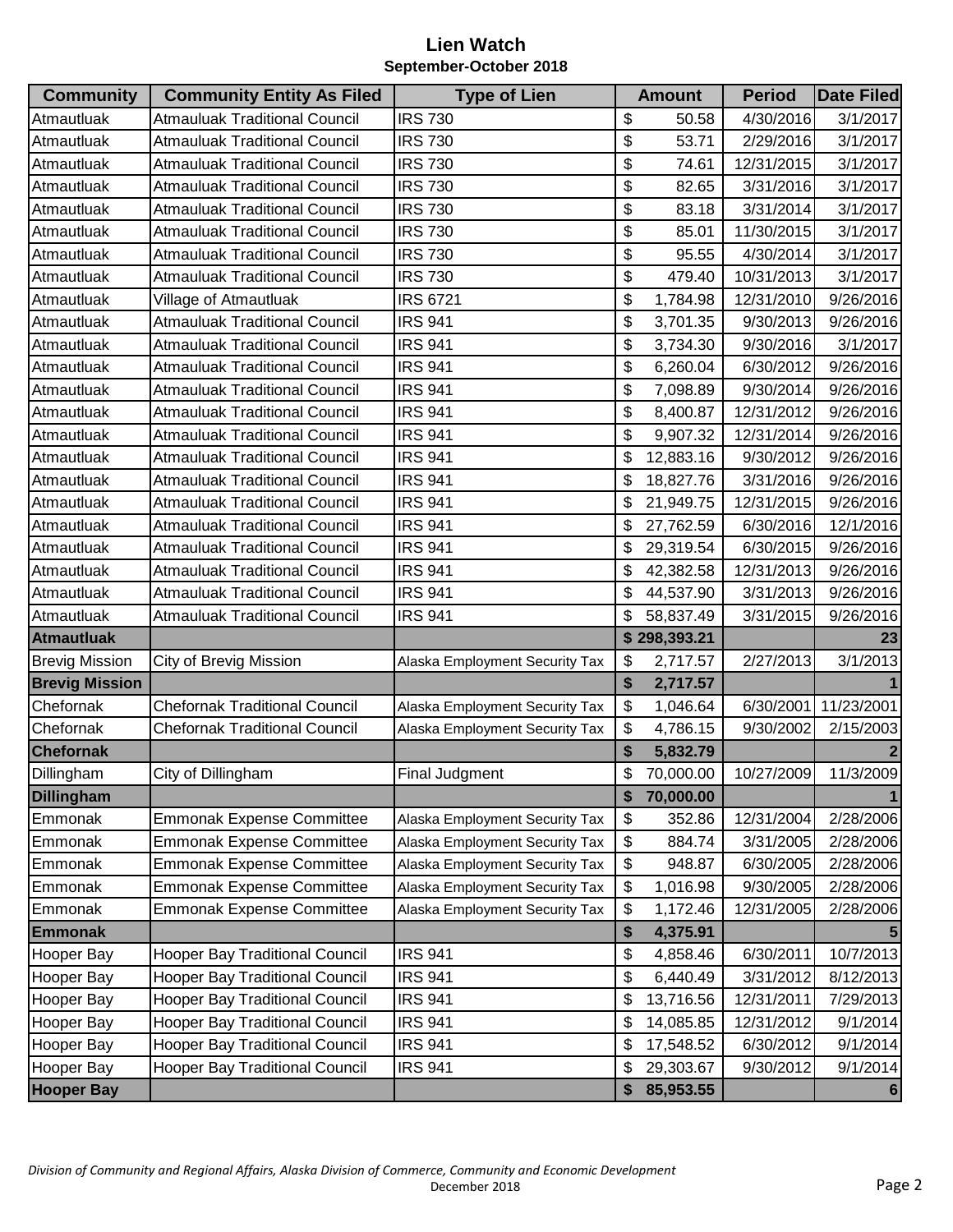| <b>Community</b>  | <b>Community Entity As Filed</b>                                   | <b>Type of Lien</b>            | <b>Amount</b>   | <b>Period</b> | <b>Date Filed</b> |
|-------------------|--------------------------------------------------------------------|--------------------------------|-----------------|---------------|-------------------|
| Ivanof Bay        | <b>Ivanof Bay Tribal Council</b>                                   | Alaska Employment Security Tax | \$<br>583.32    | 12/31/2017    | 5/25/2018         |
| <b>Ivanof Bay</b> | Ivanof Bay Tribal Council                                          | Alaska Employment Security Tax | \$<br>6.45      | 6/30/2017     | 5/25/2018         |
| <b>Ivanof Bay</b> | Ivanof Bay Tribal Council                                          | Claim of Tax                   | \$<br>610.55    | 3/31/2018     | 9/11/2018         |
| <b>Ivanof Bay</b> |                                                                    |                                | \$<br>1,200.32  |               |                   |
| Nunapitchuk       | Nunapitchuk IRA Council                                            | Alaska Employment Security Tax | \$<br>3,640.11  | 12/31/1999    | 4/28/2000         |
| Nunapitchuk       |                                                                    |                                | \$<br>3,640.11  |               |                   |
| Saint Paul        | Tribal Government of Saint Paul Isl Alaska Employment Security Tax |                                | \$<br>8,195.89  | 9/30/2000     | 2/21/2001         |
| <b>Saint Paul</b> |                                                                    |                                | \$<br>8,195.89  |               |                   |
| Savoonga          | Native Village of Savoonga                                         | <b>IRS 941</b>                 | \$<br>48.88     | 9/30/2010     | 12/20/2010        |
| Savoonga          | Native Village of Savoonga                                         | <b>IRS 941</b>                 | \$<br>732.52    | 12/31/2009    | 9/17/2012         |
| Savoonga          | Native Village of Savoonga                                         | <b>IRS 941</b>                 | \$<br>3,154.31  | 9/30/2010     | 7/29/2013         |
| Savoonga          | Native Village of Savoonga                                         | <b>IRS 941</b>                 | \$<br>10,462.16 | 6/30/2012     | 8/27/2013         |
| Savoonga          | Native Village of Savoonga                                         | <b>IRS 6721</b>                | \$<br>12,251.53 | 3/31/2012     | 9/3/2012          |
| Savoonga          | Native Village of Savoonga                                         | <b>IRS 941</b>                 | \$<br>20,083.28 | 12/31/2010    | 8/20/2012         |
| Savoonga          | Native Village of Savoonga                                         | <b>IRS 941</b>                 | \$<br>49,239.91 | 9/30/2012     | 8/27/2013         |
| Savoonga          | Native Village of Savoonga                                         | <b>IRS 941</b>                 | \$<br>67,467.72 | 3/31/2011     | 8/20/2012         |
| Savoonga          | Native Village of Savoonga                                         | <b>IRS 941</b>                 | \$<br>67,835.31 | 6/30/2011     | 8/20/2012         |
| Savoonga          | Native Village of Savoonga                                         | <b>IRS 941</b>                 | \$<br>68,238.02 | 9/30/2011     | 8/20/2012         |
| Savoonga          | Native Village of Savoonga                                         | <b>IRS 941</b>                 | \$<br>68,726.51 | 12/31/2011    | 8/20/2012         |
| Savoonga          | Native Village of Savoonga                                         | <b>IRS 941</b>                 | \$164,050.25    | 9/30/2011     | 8/27/2013         |
| <b>Savoonga</b>   |                                                                    |                                | \$532,290.40    |               | 12                |
| Selawik           | Native Village of Selawik                                          | Judgment on Confession         | \$<br>39,279.51 | 7/5/2011      | 7/11/2011         |
| <b>Selawik</b>    |                                                                    |                                | \$<br>39,279.51 |               |                   |
| Shageluk          | Shageluk Native Village of                                         | Claim of Tax                   | \$<br>13.12     | 3/31/2018     | 10/22/2018        |
| Shageluk          | Shageluk Native Village of                                         | Claim of Tax                   | \$<br>1,330.87  | 6/30/2018     | 10/22/2018        |
| <b>Shageluk</b>   |                                                                    |                                | \$<br>1,343.99  |               |                   |
| Shungnak          | City of Shungnak                                                   | Alaska Employment Security Tax | \$<br>3,287.27  | 12/31/2013    | 5/1/2014          |
| <b>Shungnak</b>   |                                                                    |                                | \$<br>3,287.27  |               |                   |
| <b>Tuluksak</b>   | <b>Tuluksak Native Community</b>                                   | <b>IRS 6721</b>                | \$<br>745.50    | 12/31/2012    | 4/24/2018         |
| Tuluksak          | <b>Tuluksak Native Community</b>                                   | <b>IRS 941</b>                 | \$<br>3,048.69  | 9/30/2016     | 4/24/2018         |
| Tuluksak          | <b>Tuluksak Native Community</b>                                   | <b>IRS 941</b>                 | \$<br>812.51    | 12/31/2016    | 4/24/2018         |
| Tuluksak          | <b>Tuluksak Native Community</b>                                   | <b>IRS 941</b>                 | \$<br>831.91    | 3/31/2017     | 4/24/2018         |
| Tuluksak          | <b>Tuluksak Native Community</b>                                   | <b>IRS 941</b>                 | \$<br>3,632.04  | 12/31/2015    | 4/24/2018         |
| <b>Tuluksak</b>   | <b>Tuluksak Native Community</b>                                   | <b>IRS 941</b>                 | \$<br>3,812.25  | 6/30/2016     | 4/24/2018         |
| Tuluksak          | <b>Tuluksak Native Community</b>                                   | <b>IRS 941</b>                 | \$<br>4,216.93  | 3/31/2016     | 4/24/2018         |
| Tuluksak          | <b>Tuluksak Native Community</b>                                   | <b>IRS 941</b>                 | \$<br>4,290.78  | 9/30/2015     | 4/24/2018         |
| Tuluksak          | <b>Tuluksak Native Community</b>                                   | <b>IRS 941</b>                 | \$<br>6,530.31  | 9/30/2012     | 4/24/2018         |
| <b>Tuluksak</b>   | <b>Tuluksak Native Community</b>                                   | <b>IRS 941</b>                 | \$<br>6,643.56  | 12/31/2012    | 4/24/2018         |
| <b>Tuluksak</b>   | <b>Tuluksak Native Community</b>                                   | <b>IRS 941</b>                 | \$<br>7,521.08  | 12/31/2011    | 4/24/2018         |
| Tuluksak          | <b>Tuluksak Native Community</b>                                   | <b>IRS 941</b>                 | \$<br>7,633.58  | 6/30/2015     | 4/24/2018         |
| <b>Tuluksak</b>   | <b>Tuluksak Native Community</b>                                   | <b>IRS 941</b>                 | \$<br>8,723.45  | 9/30/2011     | 4/24/2018         |
| Tuluksak          | <b>Tuluksak Native Community</b>                                   | <b>IRS 941</b>                 | \$<br>11,716.58 | 3/31/2012     | 4/24/2018         |
| Tuluksak          | <b>Tuluksak Native Community</b>                                   | <b>IRS 941</b>                 | \$<br>15,063.22 | 3/31/2015     | 4/24/2018         |
| Tuluksak          | <b>Tuluksak Native Community</b>                                   | <b>IRS 941</b>                 | \$<br>15,064.75 | 12/31/2014    | 4/24/2018         |